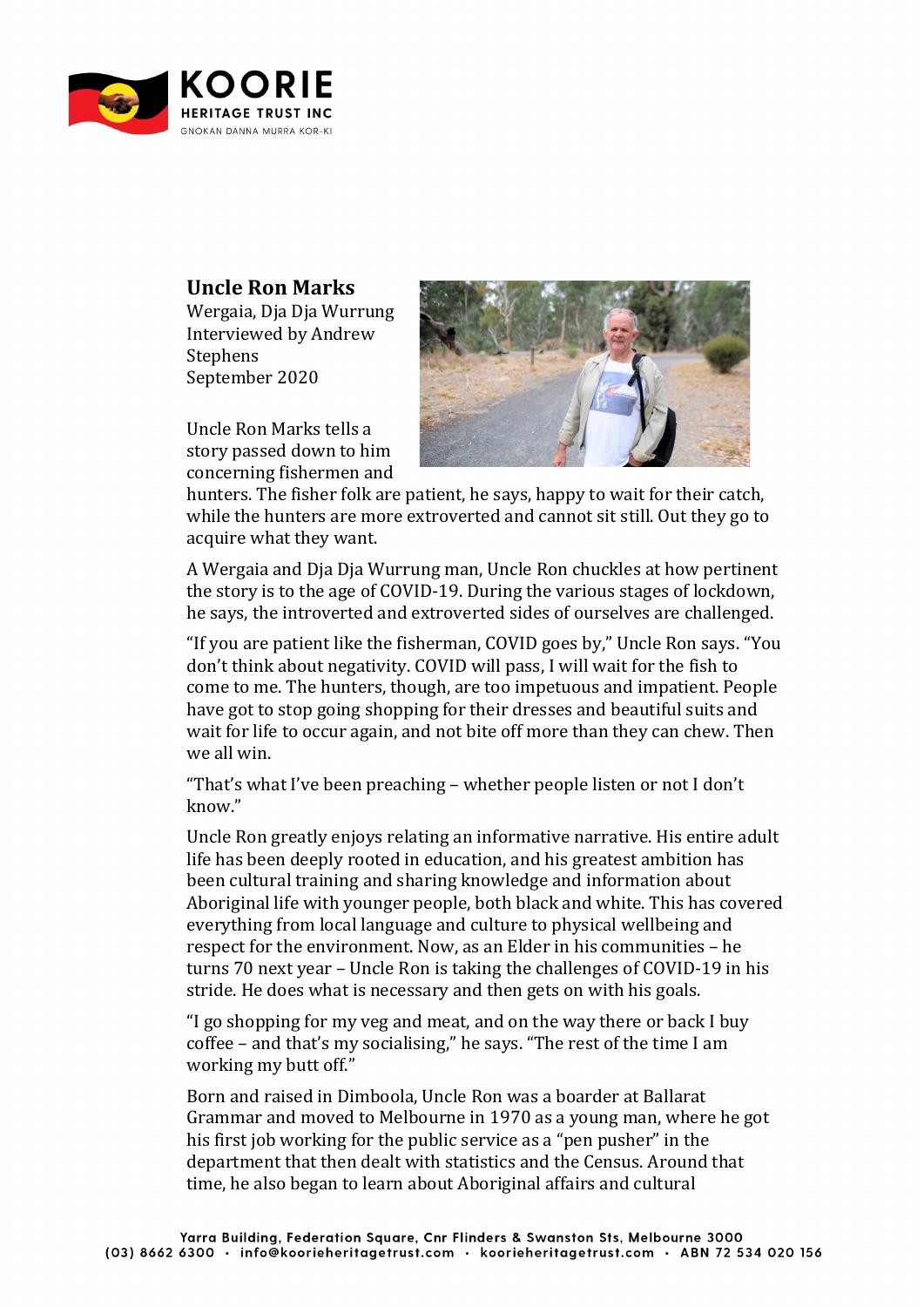

development "from some of the best" – older Aboriginal people deeply involved in the field.

Returning to the Dimboola and Horsham area, by the mid-1970s he was married and fully involved with working in schools, imparting cultural awareness and teaching Aboriginal studies, and being a part of the local education consultative group. "There were only two of us on it, and then I got a job with Aboriginal Education as a teacher aide. There were about 70 of us around the state." He then worked around the Swan Hill region as an Aboriginal Vocational Officer with the Department of Employment & Training and did his primary school teacher education at Bendigo Teachers' College (later absorbed into Latrobe University) from 1977. During that period, he noticed how difficult it was for Aboriginal people to get jobs without "the piece of paper" that a formal qualification afforded.

"And so I then proceeded to teach kids and give them a better start in life, make their pathways easier," he says. He again returned to the Horsham area in the late 1970s and chose not to work in one school with one class all the time, but to pass on his knowledge and cultural awareness through school camps, visiting the Grampians for rock art history and other pursuits. Eventually, two siblings and some cousins joined him, as demand increased, and the training became even more popular.

Part of this education involved his passionate compilation of a database of word lists in Wergaia (which encompasses various language groups/dialects). "Therefore, if you were at a school and you came to the Grampians, I would give the teachers a word list of all the animals and I would give the kids each an animal name to adopt," he says. "The kids would be that animal the whole time on the camp. Each animal group would learn about the language, conservation and preservation of the bush. 

"It made them think about us, caring and sharing. That all kept going from there and I have been teaching kids ever since."

After 26 years spent in South Australia, Uncle Ron returned to Country five years ago, having formally studied linguistics in 2007, even though "I was a linguist long before I started studying it". Uncle Ron says that, while growing up, he learnt a word here and there from the old people. These included his own grandfather (who died in 1970), whom he later heard an audio recording in which researchers interviewed Elders about the language. This pleases him immensely. "When you listen to the tapes it is just fantastic for those memories to be there forever. I will never not hear my grandfather speak again."